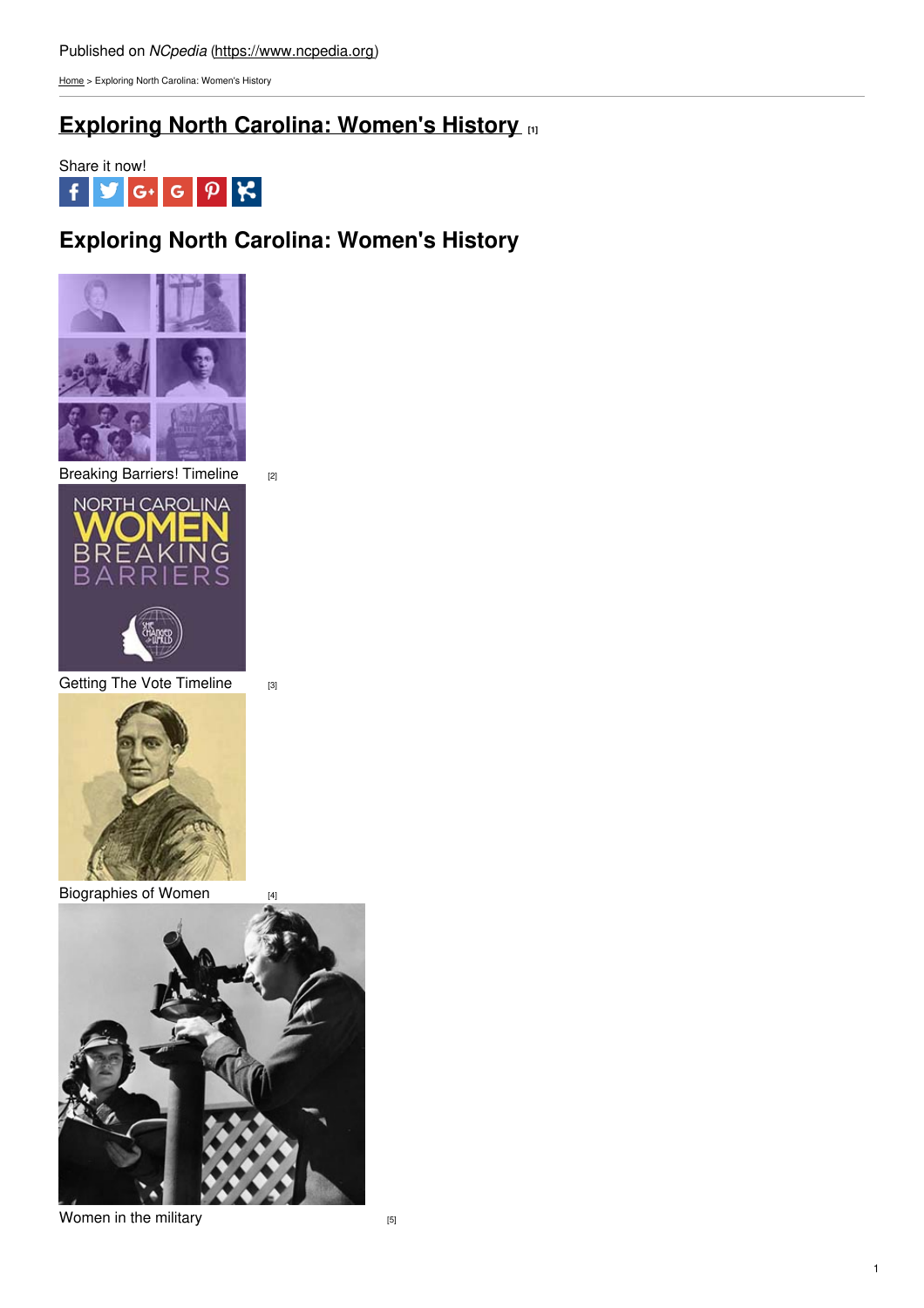

Spouses of NC [Governors](https://www.ncpedia.org/node/12179) **60** 



# **Women's History Research Guide**





NC [Women's](https://www.ncpedia.org/Quizzes/index.html) History Quiz [8]

### **Overview of Women in North Carolina History**

**[Introduction](https://www.ncpedia.org/women)** [9]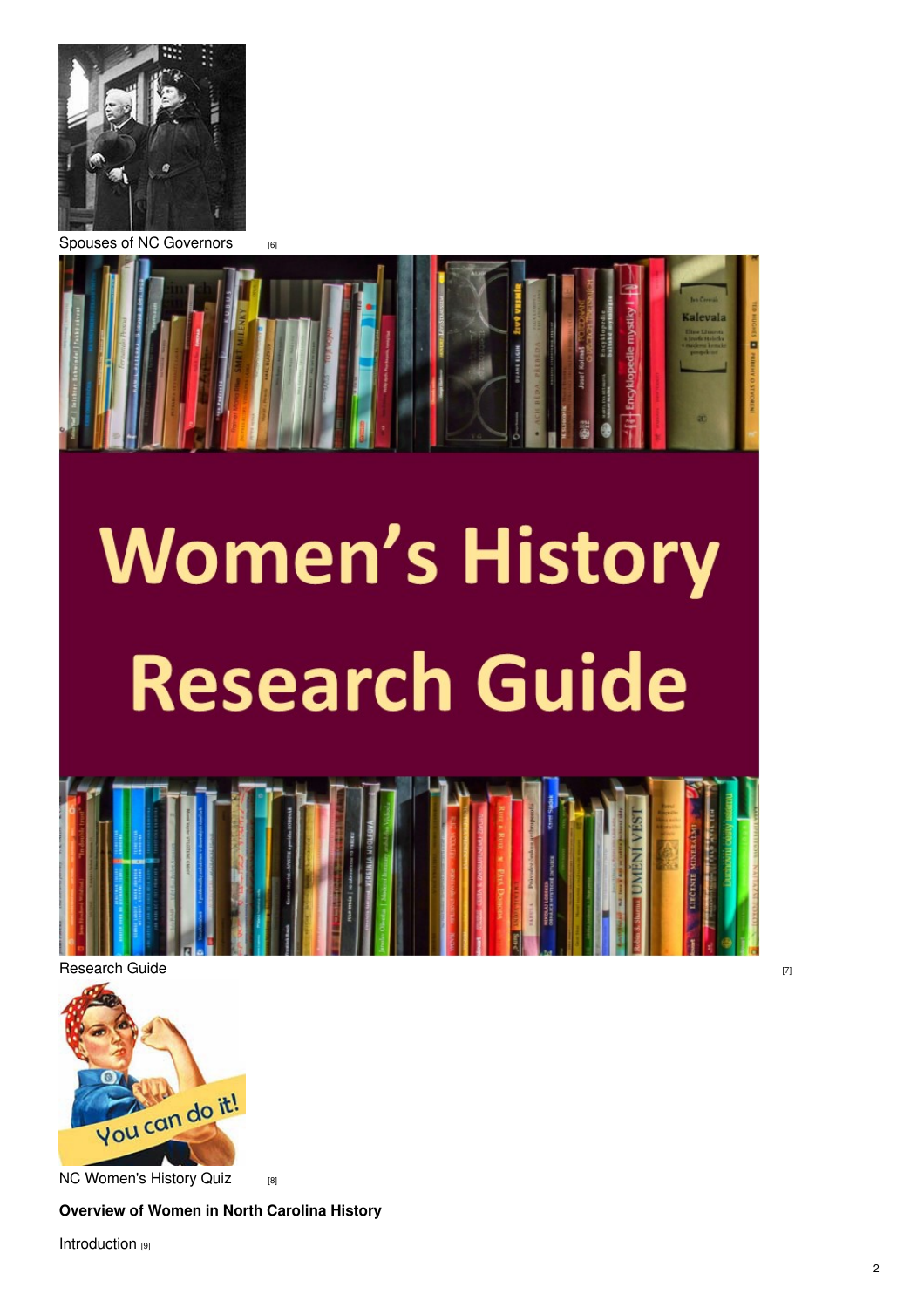**Women's Roles in [Precolonial](https://www.ncpedia.org/women-part-2-womens-roles-precoloni) and Colonial North Carolina**<sup>[10]</sup> Women in the [Revolutionary](https://www.ncpedia.org/women-part-3-women-revolutionary-er) Era and Early Statehood<sub>[11]</sub> Life in [Antebellum](https://www.ncpedia.org/women-part-4-life-antebellum-north-) North Carolina [12] [Secession](https://www.ncpedia.org/women-part-5-secession-and-civil-wa) and Civil War [13] [Women](https://www.ncpedia.org/women-part-6-women-help-shape-new-s) Help Shape the New South [14] [Women](https://www.ncpedia.org/women-part-7-women-earn-right-vote) Earn the Right to Vote<sub>[15]</sub> Activism and the Expansion of Women's [Opportunities](https://www.ncpedia.org/women-part-8-activism-and-expansion) and Public Influence

#### **Topics in North Carolina Women's History**

North Carolina [Women's](https://www.ncpedia.org/education/womens-colleges) Colleges [17] Women of Somerset Place (historic [plantation](https://www.ncpedia.org/history/somerset-place) in North Carolina)<sub>[18]</sub> Edenton Tea Party (women's political activism in the American [Revolution\)](https://www.ncpedia.org/edenton-tea-party-0)<sup>[19]</sup> Nurses and [Nursing](https://www.ncpedia.org/gsearch?query=nursing) History [20] [Women](https://www.ncpedia.org/history/20th-Century/wwii-women) in the Military  $[21]$  (article with links to biographies and oral history interviews)

#### **Struggle for Suffrage and the 19th Amendment**

The Long Struggle for [Women's](https://www.ncpedia.org/anchor/long-struggle-womens) Suffrage [22] [Women](https://www.ncpedia.org/history/20th-Century/1920s-women) in the 1920s in North Carolina<sup>[23]</sup> Women [Suffrage](https://www.ncpedia.org/women-suffrage) [24] [Women's](https://www.ncpedia.org/anchor/womens-suffrage) Suffrage [25] The Suffrage [Amendment](https://www.ncpedia.org/anchor/suffrage-amendment) [26] [Gertrude](https://www.ncpedia.org/weil-gertrude) Weil [27] [Gertrude](https://www.ncpedia.org/biography/weil-gertrude-0) Weil [28] North Carolina Equal Suffrage [Association](https://www.ncpedia.org/north-carolina-equal-suffrage-assoc) [29]

North Carolina Women [Barrier-Breaking](https://www.ncpedia.org/timeline/nc-women-barrier-breaking-moments) Moments Timeline<sup>[2]</sup>

### **North Carolina Historical and Primary Source Collections for Women's History**

Women in North [Carolina](https://digital.ncdcr.gov/digital/custom/women-in-nc) 20th Century History<sup>[30]</sup> (NC Digital Collections) **Women, [Marriage](https://digital.ncdcr.gov/digital/custom/women-marriage-and-the-law) and the Law [31] (NC Digital Collections)** Women's History [Collections](http://libcdm1.uncg.edu/cdm/womenshistory/) [32] (UNC Greensboro)

## **Other Historical and Primary Source Collections for Women's History**

Women's HIstory Digital [Collections](https://www.loc.gov/collections/?fa=subject:women%27s+history) [33] (Library of Congress) Women Working, [1800-1930](https://library.harvard.edu/collections/women-working-1800-1930) [34] (Harvard University Library) History of [Women](https://guides.library.harvard.edu/c.php?g=420228&p=2866122) in America<sup>[35]</sup> (Harvard University, Schlesinger Library) Women Striving Forward, [1910s-40s](https://www.flickr.com/photos/library_of_congress/sets/72157614805050380/) [36] (Library of Congress Flickr) Women's [Liberation](https://repository.duke.edu/dc/wlmpc) Print Culture [37] (Duke University Libraries) National American Woman Suffrage [Association](https://www.loc.gov/collections/national-american-woman-suffrage-association/about-this-collection/) Collection [38] (Library of Congress) **Women's History Digital [Classroom](https://www.womenshistory.org/students-educators/digital-classroom-resources) Resources**[39] (National Women's History Museum) Women in [Congress](https://history.house.gov/Exhibition-and-Publications/WIC/Women-in-Congress/) [40] (History, Art & Archives, U.S. House of Representatives) Black [Women's](https://blackwomenssuffrage.dp.la/) Suffrage Digital Collection<sup>[41]</sup> (Digital Public Library of America) [Women](https://dp.la/browse-by-topic/women-in-science) in Science [42] (Digital Public Library of America)

### **Educator Resources**

North Carolina Women Breaking Barriers [Educational](https://files.nc.gov/ncdcr/documents/files/She-Changed-the-World-Educational-Activity-Guide-.pdf) Activity Guide [43] State Library of North Carolina Women's History [Research](https://statelibrary.ncdcr.libguides.com/ncwomen) Guide<sup>[7]</sup>

**Subjects:** [Voting](https://www.ncpedia.org/category/subjects/voting) [44] [Women](https://www.ncpedia.org/category/subjects/women) [45] **From:** [Government](https://www.ncpedia.org/category/entry-source/government) & Heritage Library, State Library of North Carolina.[46]

5 June 2015

**Source URL:** https://www.ncpedia.org/exploring-north-carolina-womens-history

#### **Links**

[1] https://www.ncpedia.org/exploring-north-carolina-womens-history

[2] https://www.ncpedia.org/timeline/nc-women-barrier-breaking-moments

[3] https://indd.adobe.com/view/d471d15a-9d5d-4ae8-8889-13fa6ee31ab5